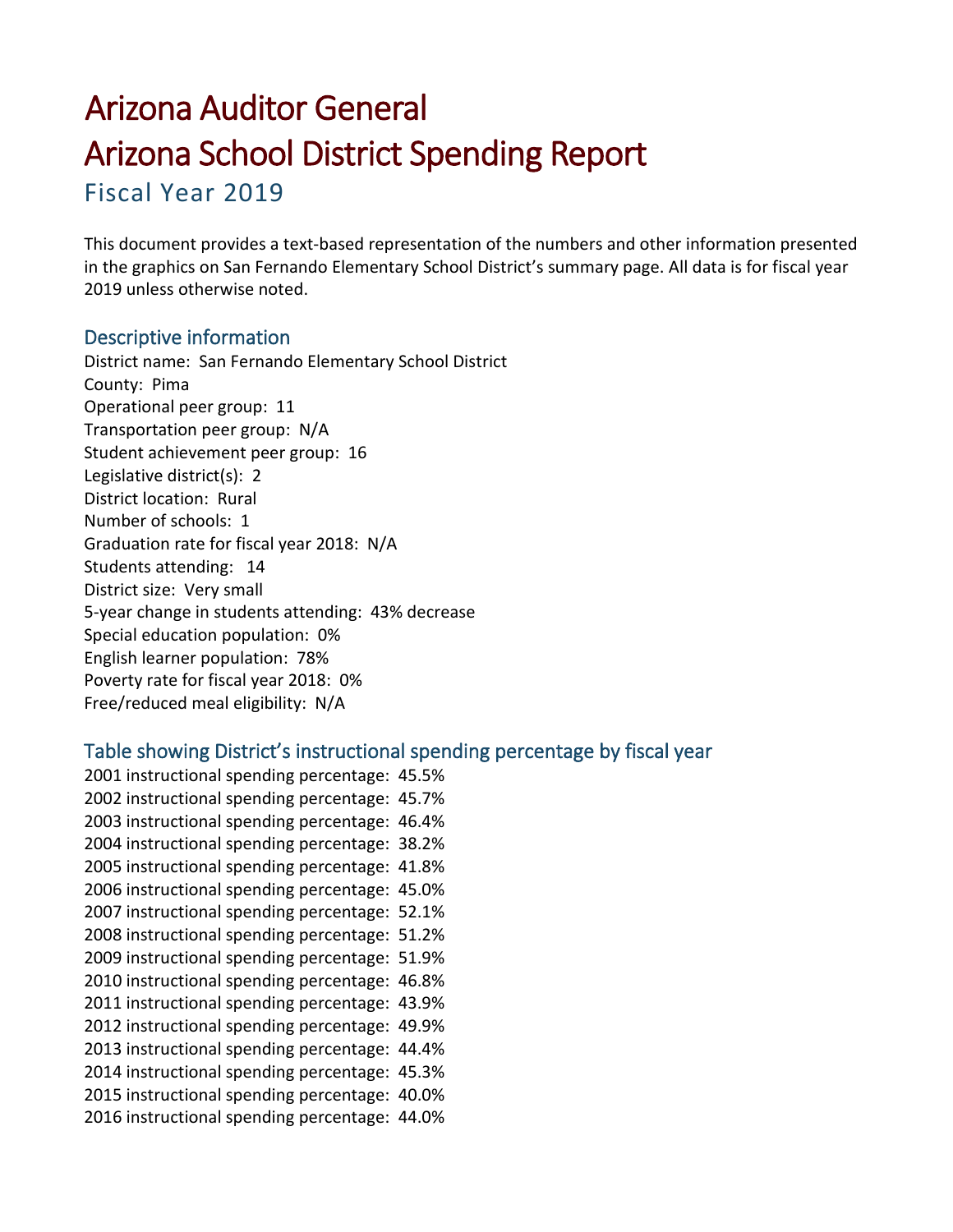2017 instructional spending percentage: 51.5% 2018 instructional spending percentage: 54.9% 2019 instructional spending percentage: 49.1%

## Pie chart showing spending by operational area

Instruction: 49.1% Peer average instruction: 50.1% Classroom spending, which includes instruction, student support, and instruction support spending: 50.6% Instruction: 49.1% Student support: 0.2% Instruction support: 1.3% Nonclassroom spending, which includes administration, plant operations, food service, and transportation spending: 49.4% Administration: 26.8% Plant operations: 18.8% Food service: 2.5% Transportation: 1.3%

# Table showing operational measures relative to peer averages

## Operational area—Administration

District administration cost per pupil: \$7,416 Peer average administration cost per pupil: \$3,398 District's administration cost per pupil relative to peer average: No Measure State average administration cost per pupil: \$903 District students per administrative position: 10 Peer average students per administrative position: 32 State average students per administrative position: 66

#### Operational area—Plant operations

District plant operations cost per square foot: \$15.25 Peer average plant operations cost per square foot: \$7.70 District's plant operations cost per square foot relative to peer average: No Measure State average plant operations cost per square foot: \$6.49 District plant operations square footage per student: 342 Peer average plant operations square footage per student: 382 District's plant operations square footage per student relative to peer average: No Measure State average plant operations square footage per student: 158

#### Operational area—Food service

District food service cost per meal: N/A Peer average food service cost per meal: \$5.47 District's food service cost per meal relative to peer average: No Measure State average food service cost per meal: \$3.08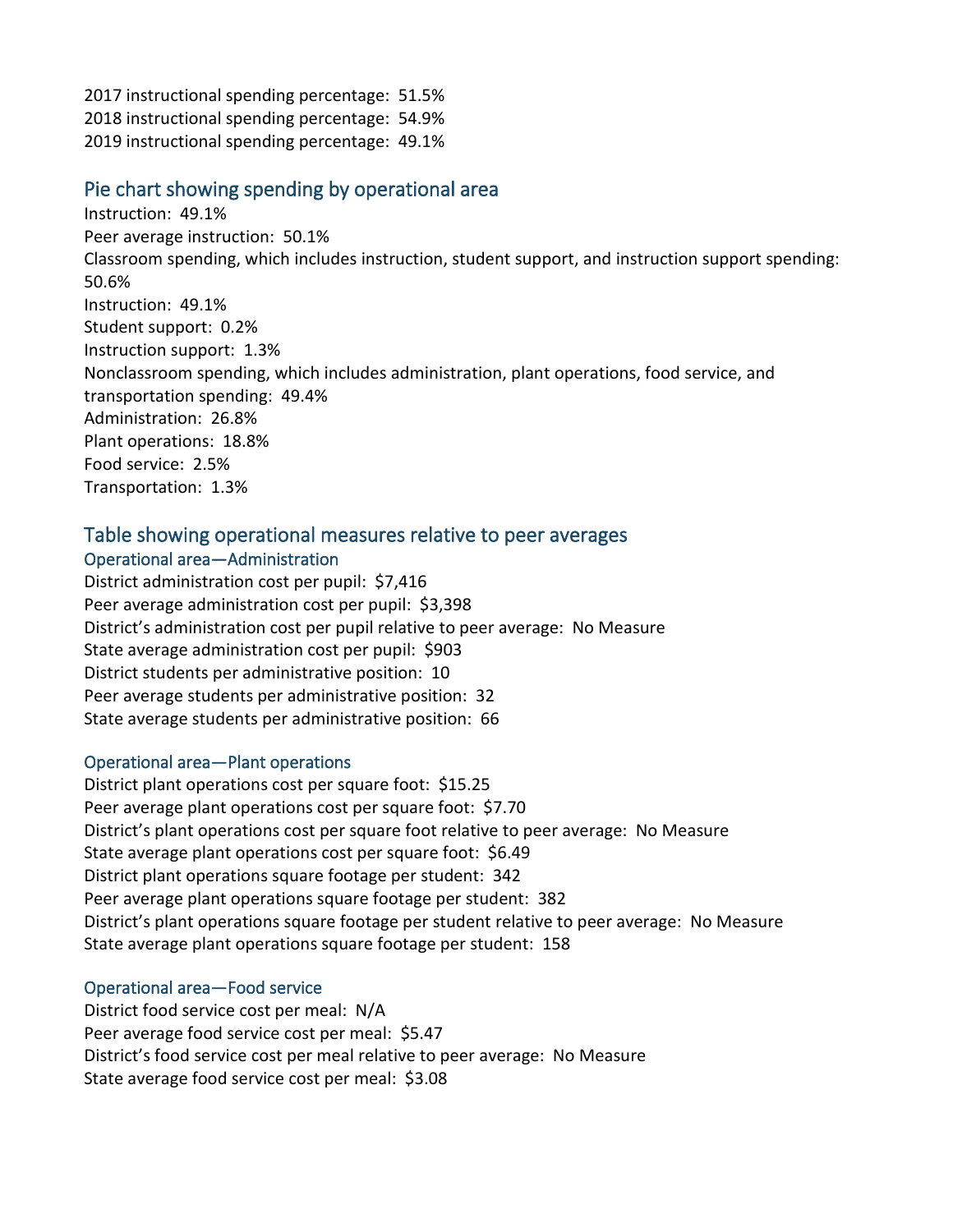#### Operational area—Transportation

District transportation cost per mile: N/A Peer average transportation cost per mile: N/A District's transportation cost per mile relative to peer average: No Measure State average transportation cost per mile: \$4.29 District transportation cost per rider: N/A Peer average transportation cost per rider: N/A District's transportation cost per rider relative to peer average: No Measure State average transportation cost per rider: \$1,424

#### Table showing per pupil spending

#### Operational spending

2018 District instruction per pupil spending: \$10,284 2019 District instruction per pupil spending: \$13,598 2019 Peer average instruction per pupil spending: \$9,084 2019 State average instruction per pupil spending: \$4,869 2018 District student support per pupil spending: \$101 2019 District student support per pupil spending: \$62 2019 Peer average student support per pupil spending: \$756 2019 State average student support per pupil spending: \$754 2018 District instruction support per pupil spending: \$193 2019 District instruction support per pupil spending: \$368 2019 Peer average instruction support per pupil spending: \$438 2019 State average instruction support per pupil spending: \$497 2018 District administration per pupil spending: \$3,877 2019 District administration per pupil spending: \$7,416 2019 Peer average administration per pupil spending: \$3,398 2019 State average administration per pupil spending: \$903 2018 District plant operations per pupil spending: \$3,866 2019 District plant operations per pupil spending: \$5,211 2019 Peer average plant operations per pupil spending: \$2,665 2019 State average plant operations per pupil spending: \$1,027 2018 District food service per pupil spending: \$250 2019 District food service per pupil spending: \$689 2019 Peer average food service per pupil spending: \$917 2019 State average food service per pupil spending: \$438 2018 District transportation per pupil spending: \$146 2019 District transportation per pupil spending: \$341 2019 Peer average transportation per pupil spending: \$976 2019 State average transportation per pupil spending: \$417 2018 District total operational per pupil spending: \$18,717 2019 District total operational per pupil spending: \$27,685 2019 Peer average total operational per pupil spending: \$18,234 2019 State average total operational per pupil spending: \$8,905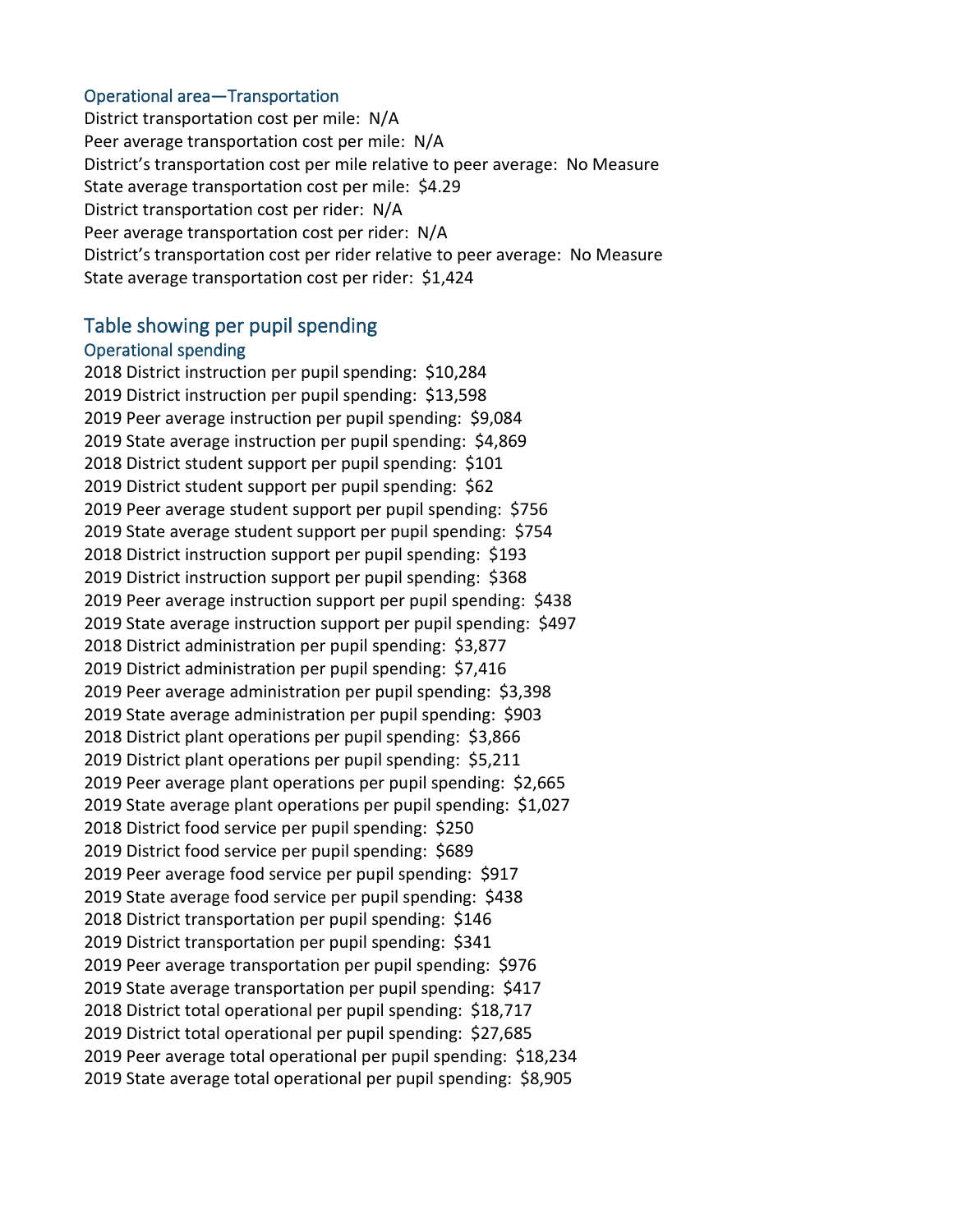#### Nonoperational spending

2018 District land and buildings per pupil spending: \$77 2019 District land and buildings per pupil spending: \$99 2019 Peer average land and buildings per pupil spending: \$1,425 2019 State average land and buildings per pupil spending: \$1,086 2018 District equipment per pupil spending: \$605 2019 District equipment per pupil spending: \$2,708 2019 Peer average equipment per pupil spending: \$1,013 2019 State average equipment per pupil spending: \$496 2018 District interest per pupil spending: \$0 2019 District interest per pupil spending: \$0 2019 Peer average interest per pupil spending: \$28 2019 State average interest per pupil spending: \$261 2018 District other per pupil spending: \$0 2019 District other per pupil spending: \$0 2019 Peer average other per pupil spending: \$92 2019 State average other per pupil spending: \$180 2018 District total nonoperational per pupil spending: \$682 2019 District total nonoperational per pupil spending: \$2,807 2019 Peer average total nonoperational per pupil spending: \$2,558 2019 State average total nonoperational per pupil spending: \$2,023

#### Spending totals

2018 District total per pupil spending: \$19,399 2019 District total per pupil spending: \$30,492 2019 Peer average total per pupil spending: \$20,792 2019 State average total per pupil spending: \$10,928

# Bar chart showing the percentage point change in spending by operational area (fiscal year 2014 versus 2019)

Instruction: 3.8% Student support: 0.2% Instruction support: -6.1% Administration: 5.5% Plant operations: 1.8% Food service: -1.0% Transportation: -4.2%

# Line graph and table showing average teacher salary and other measures

2017 District average teacher salary: \$49,004 2018 District average teacher salary: \$51,281 2019 District average teacher salary: \$53,734 2017 District amount from Prop 301: \$3,701 2018 District amount from Prop 301: \$5,175 2019 District amount from Prop 301: \$7,312 2017 State average teacher salary: \$48,372